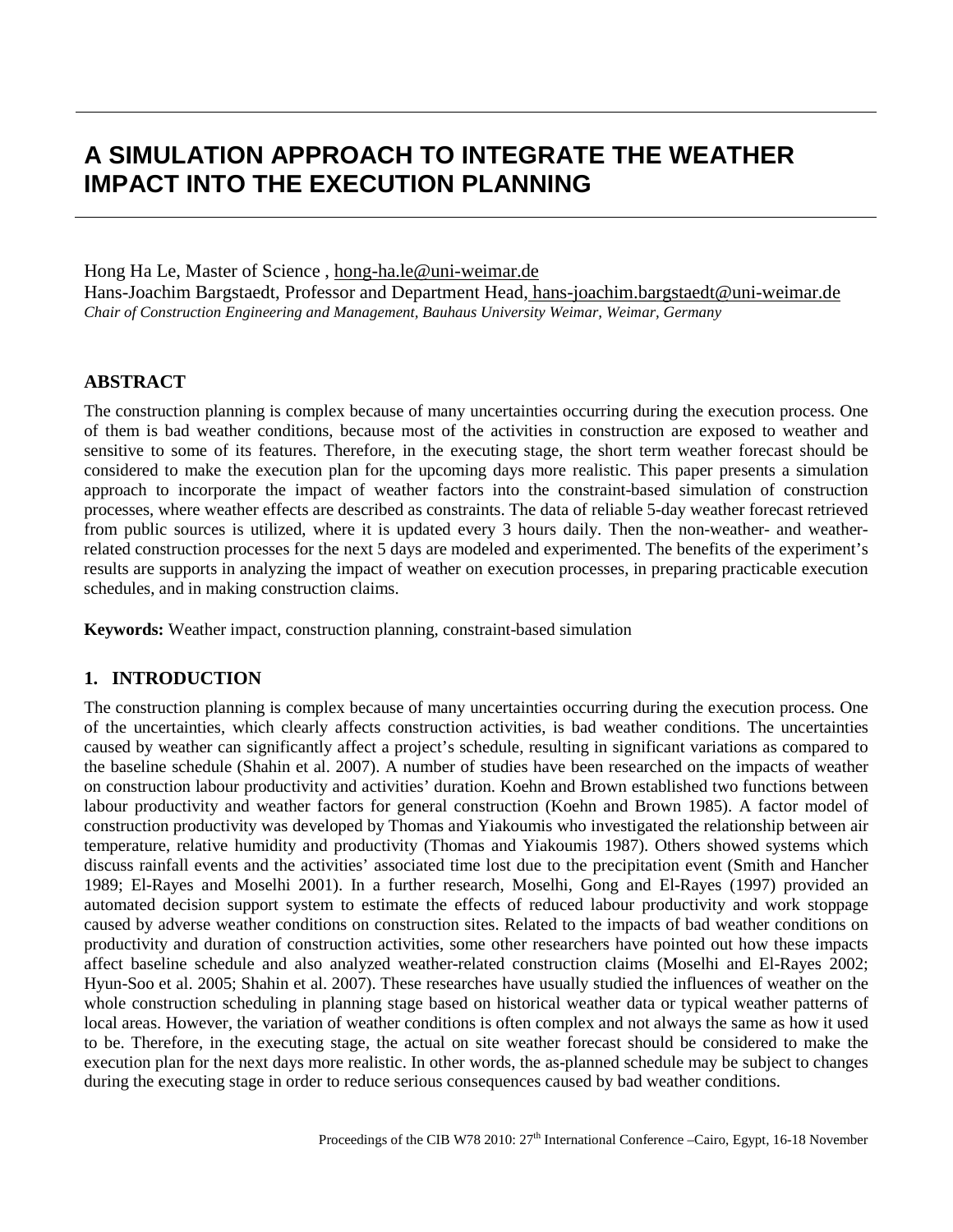It is clear that simulation has found its effectiveness in performing construction processes. Also construction problems can be investigated conveniently through simulation models. In the research project "Simulation of Outfitting Processes in Shipbuilding and Civil Engineering" (SIMoFIT) performed by the Bauhaus-University Weimar and Flensburger shipyard company, a constraint-based simulation approach was developed to improve the construction planning in civil engineering (Beißert, König and Bargstädt 2008b). This approach was implemented by using the discrete-event simulation program Plant Simulation from Tecnomatix Technologies L<sub>td</sub>

This paper presents an approach to incorporate the impact of weather factors into the constraint-based simulation of construction processes, where the weather effects are described as constraints. In this research, the data of 5-day weather forecast retrieved from public sources is utilized, where it is updated every 3 hours daily. Therefore, the execution plan for the next 5 days can be experimented based on actual weather data. The proposed model attempts to produce a simulation environment, which helps in managing the construction plan regarding to the effect of weather conditions. This research focuses on the influence of weather conditions on the construction of a fiber cement façade system. Based on this framework, other types of construction activities can be similarly investigated.

## **2. THE IMPACT OF WEATHER ON CONSTRUCTION PROCESSES**

Construction activities are usually executed in an outdoor environment, hence they are often sensitive to weather parameters such as temperature, humidity, wind, rainfall and snow. The degree of sensitivity to these parameters varies significantly from one construction operation to another because of the specific nature of these operations and the methods used in their execution (Moselhi and El-Rayes 2002). In practice, the effects of weather conditions on on-site activities are diverse. The most common effects of the weather conditions can be categorized into three different cases:

- (1) temporarily prevent workers from working, shut-down of operations,
- (2) affect the delivery of material by preventing certain equipment from operating,
- (3) reduce labour productivity causing the extension of activities' construction duration.

Case (1) is the clearest seen case of interruptions due to weather conditions: in severe weather conditions, certain activities, and sometimes the whole project, must be halted (Shahin et al. 2007). The weather conditions, which cause temporarily stop working, are usually related to heavy rain, snow, extremely strong wind and the adverse conditions of temperature and humidity. Studies indicate that temperature above +43°C and below -23°C with humidity above 50% are intolerable, and workers should cease working (Koehn and Brown 1985). Extremely hot weather can cause injuries, heat exhaustion and heat stroke; whereas working in extremely cold weather may lead to freezing involving the fingers, hands, toes, feet, ears and nose (Koehn and Brown 1985). Heavy rainfall and snow are also reasons which interrupt the execution processes. It is very obvious, that how rainfall or snow affects the construction processes depends on the type of construction activities as well as on the intensity of the weather event. For example, exterior insulation installation should not be performed while it is raining because of the nature of the insulation material, which might get soaked with water. However, façade element installation can be performed under light rain. Cutting elements can be performed without any interruptions of heavy rain or snow if the work is carried out in sheltered spaces.

Case (2), which may be a long or short shut down of the delivery process, is not so clearly indicated on site. For example, strong wind can affect the operation of cranes, so that material cannot be hoisted, even if there still seems to be enough supply at the moment. Following an instruction of crane operation, it is suggested that the maximal permissible wind velocity to operate a crane is about 20 m/s. However, the instruction also mentions that, if wind velocity is around 13m/s, a gust of wind may suddenly appear with the velocity of 20 m/s. Hence the wind velocity of 13 m/s should be estimated for the maximal wind velocity of crane operation permission. Therefore, the delivery of material to high levels can be interrupted if cranes cannot be operated, which obviously affects the execution schedule.

Case (3) leads to the most difficult situation to identify on site. In a bad weather scenario, the conditions can reduce the labor productivity, hence the activities' duration have to be extended. For an operation in an open area,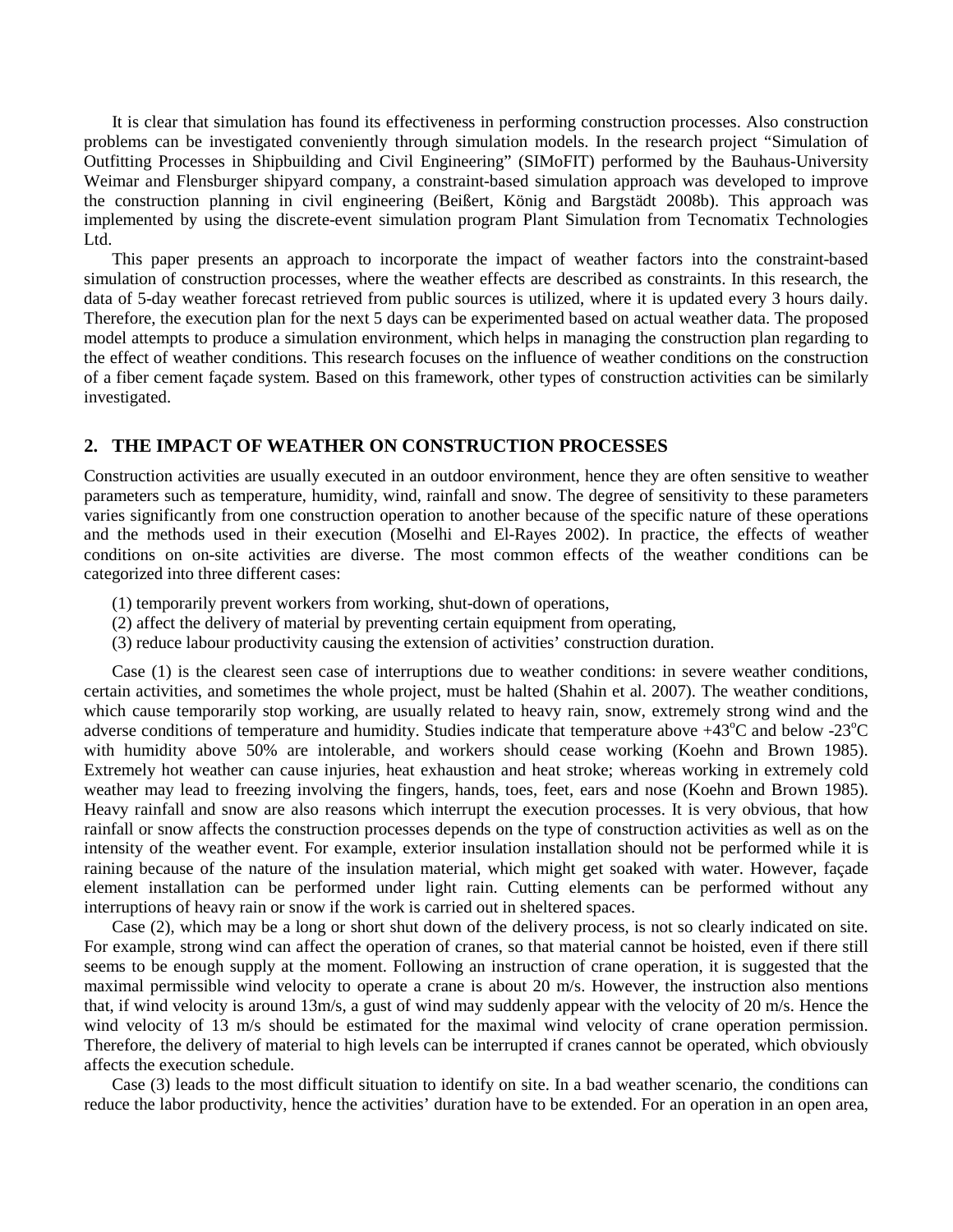the productivity achieved in poor weather conditions is considerably lower than that achieved in favorable weather conditions (Song, Al-Battaineh and AbouRizk 2005). The problem is that this reduction is not obvious at first glance.

Reduced labor productivity is generally attributed to reduced human performance due to heat or cold stresses resulting from the combined effect of temperature, humidity and wind velocity (Moselhi, Gong and El-Rayes 1997). Some studies have been conducted to establish the relationship between labor productivity and weather factors as reviewed in Section 1. In this paper, the outcomes of the research conducted by Koehn and Brown (1985) are utilized. Thereby the functions between productivity, temperature and relative humidity for general construction were established using regression analysis based on historical data, which are shown below as Eqs. (1) and (2). Eq. (1) is applicable from -20 $^{\circ}$ F to 50 $^{\circ}$ F (-28,9 $^{\circ}$ C to 10 $^{\circ}$ C), whereas Eq. (2) is applied for temperature from  $70^{\circ}$ F to  $120^{\circ}$ F (21,1<sup>o</sup>C to 48,9<sup>o</sup>C) (Koehn and Brown 1985)

$$
P_C = 0.0144T - 0.00313H - 0.000107T^2 - 0.000029H^2 - 0.0000357TxH + 0.647
$$
  
\n
$$
P_W = 0.0517T + 0.0173H - 0.00032T^2 - 0.0000985H^2 - 0.0000911TxH - 1.459
$$
\n(1)

where:

- $P_C$  = productivity factor for cool or cold weather;
- $P_{\rm w}$  = productivity factor for warm or hot weather;
- $T =$  temperature in Fahrenheit;
- $H$  = relative humidity as a percentage.

To obtain a smooth transition between the two curves, productivity at 60  $\rm{^{\circ}F}$  (15,6  $\rm{^{\circ}C}$ ) and 70  $\rm{^{\circ}F}$  (21,1  $\rm{^{\circ}C}$ ) were arbitrarily taken as 100 %. Then Koehn and Brown developed a table, which illustrates the relationship between productivity  $P_{TH}$  and temperature for various values of relative humidity. In this research, this table is represented as a contouring map shown in Figure 1, so that it is easier to imagine the change trend of productivity factors. Also the temperature in Fahrenheit is converted into Celsius degree. Productivity factors in this case represent the percentage of standard efficient operation.



Figure 1: Construction productivity factor as function of temperature and relative humidity (Koehn and Brown 1985)

With this result, the productivity can be estimated for a wide range of weather conditions. This result is reliable because it was estimated based on a large set of historical construction productivity data. However it is the shortcoming of this result that it was developed without wind velocity consideration. In other words, wind velocity is considered as comfortable or light wind, which doesn't affect the above productivity factor. By the result of a questionnaire with experts and the classification of beaufort wind scale, the authors find that wind scale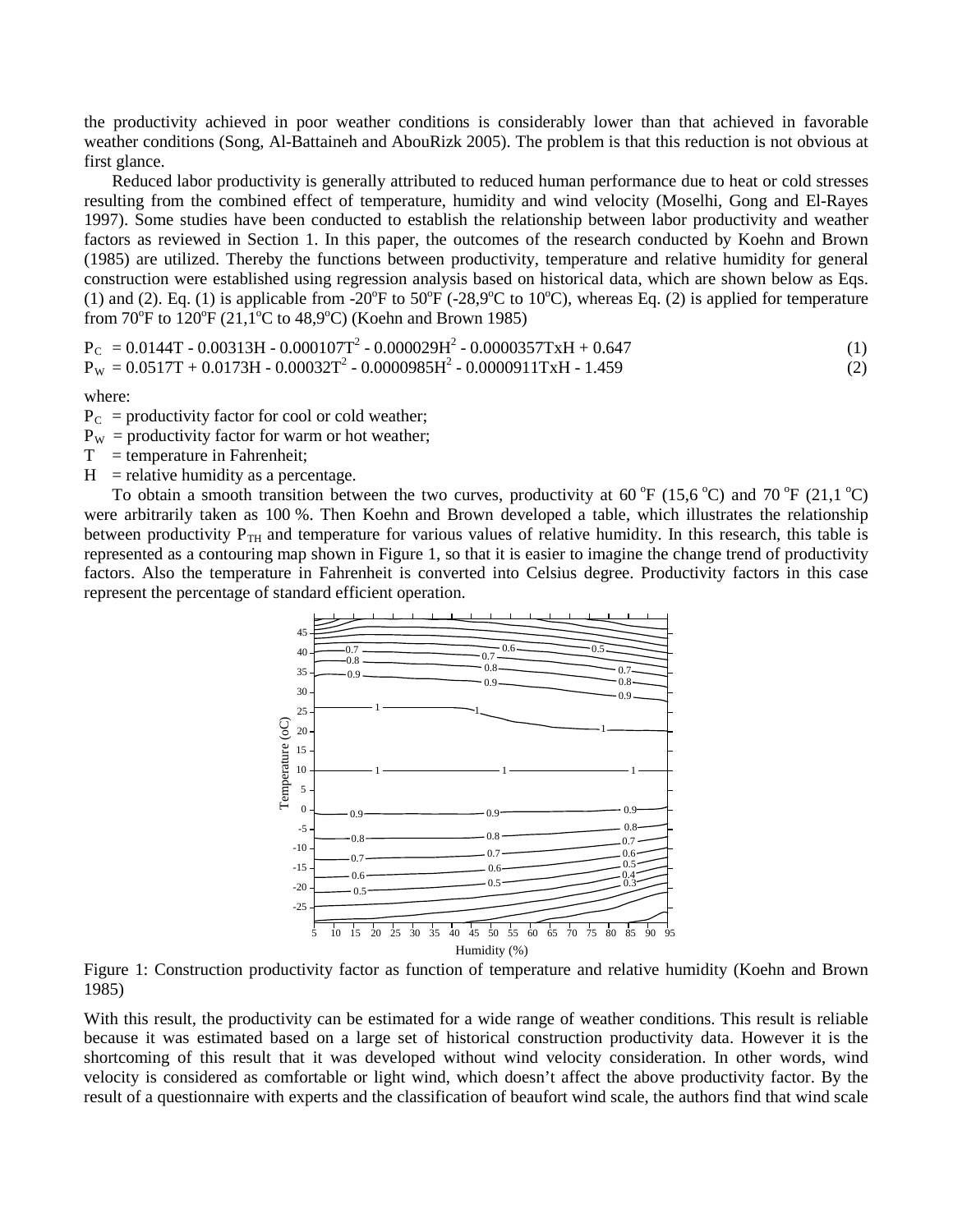smaller than or equal to 2 ( $v \le 3.3$  m/s) is considered light wind and has almost no effects on the working performance. If wind scale is bigger than  $7 (v > 17, 1 \text{ m/s})$ , people should stop working. Using sets of data points retrieved from interviewing with experts, the relationship between wind velocity and productivity factor  $P_{\text{WC}}$  is estimated by means of a polynomial regression analysis technique. Eq. (3) is derived with the wind velocity ranging from 3,4 m/s to 17,1 m/s. The coefficient of determination  $(R^2)$  obtained from the regression analysis is 0,83. This indicates that 83% of the variation in the productivity may be explained by the change in wind velocity. It should be noted that maximum productivity values, which are calculated by this equation, should not exceed 1. That means that if the calculated  $P_{\text{WC}}$  is bigger than 1, then the value of 1 is used.

$$
P_{\rm WC} = -0.000252W^3 + 0.003286W^2 - 0.038148W + 1.09\tag{3}
$$

The final productivity factor which is affected by temperature, humidity and wind velocity is calculated using Eq.(4). By using this equation, productivity factors for a wide range value of wind velocity, temperature, relative humidity are obtained, which helps in pointing out, how main weather parameters affect the working performance.

(4)

$$
P = P_{\text{WC}} \times P_{\text{TH}}
$$

where:

 $P_{TH}$  : Productivity factor retrieved from Figure 1;

P WC : Productivity factor related to wind velocity;

P : Productivity factor related to wind velocity, temperature, humidity.

## **3. SIMULATION CONCEPT**

The constraint-based concept is developed using discrete-event simulation. That means, only points of time, at which events occur, are inspected. At the point of time when an event occurs, it should be investigated, if new events need to be generated or time points of existing events need to be moved. Thus, the simulation time leaps from event to event (König, Beißert and Bargstädt 2007). There are two types of constraints in the constraintbased approach, namely hard and soft constraints. Hard constraints define stringent conditions in construction processes and must be fulfilled before work steps can be started. Soft constraints are used to describe appropriate dependencies, which are not necessary to be completely fulfilled.

Within this approach, construction processes are broken down into construction tasks. Each construction task, for example, erecting a façade element, is decomposed into single work steps, such as measuring, fixing. Each work step requires time to execute and has its current state, which should be "not started", "started" or "finished". When a new event occurs, all not started work steps need to be checked for the fulfillment of their hard constraints. If all associated hard constraints are fulfilled, these work steps are listed as executable. The next simulation step is ordering these executable steps based on the percentage of the fulfilment of their soft constraints. Only the first work step in the list can be executed. In case several steps fulfil their soft constraints in equal measure, one of them is chosen randomly. Each work step requires certain material, resources and working space. These required objects are locked during the work step's execution duration and can be unlocked after this work step is finished. That means the other work steps can only use these objects after this step is finished. After locking all required objects, the work step's state changes from "not started" to "started". When its execution time is expired, its state changes to "finished". These simulation steps will be repeated until all work steps are finished. The overall aim is to simulate different practicable solutions that can be visualized and analyzed regarding principal guidelines such as time, cost and quality (König, Beißert and Bargstädt 2007).

Based on the concept of constraint-based simulation, the authors develop a simulation model, which provides an approach to integrate the weather impact into the execution processes; where they are described as hard and soft constraints. This simulation model focuses on the impact of weather on the scheduling in executing stage and uses the current 5-day weather forecast data. Hence, every 5-day period of both non-weather- and weather-related construction scheduling are achieved, so that the disturbances due to weather can be forecasted. Furthermore, experiments of weather-related execution flows can be made, so that many possibilities of practicable schedules are provided. By using this model, the construction schedule can be revised frequently during the execution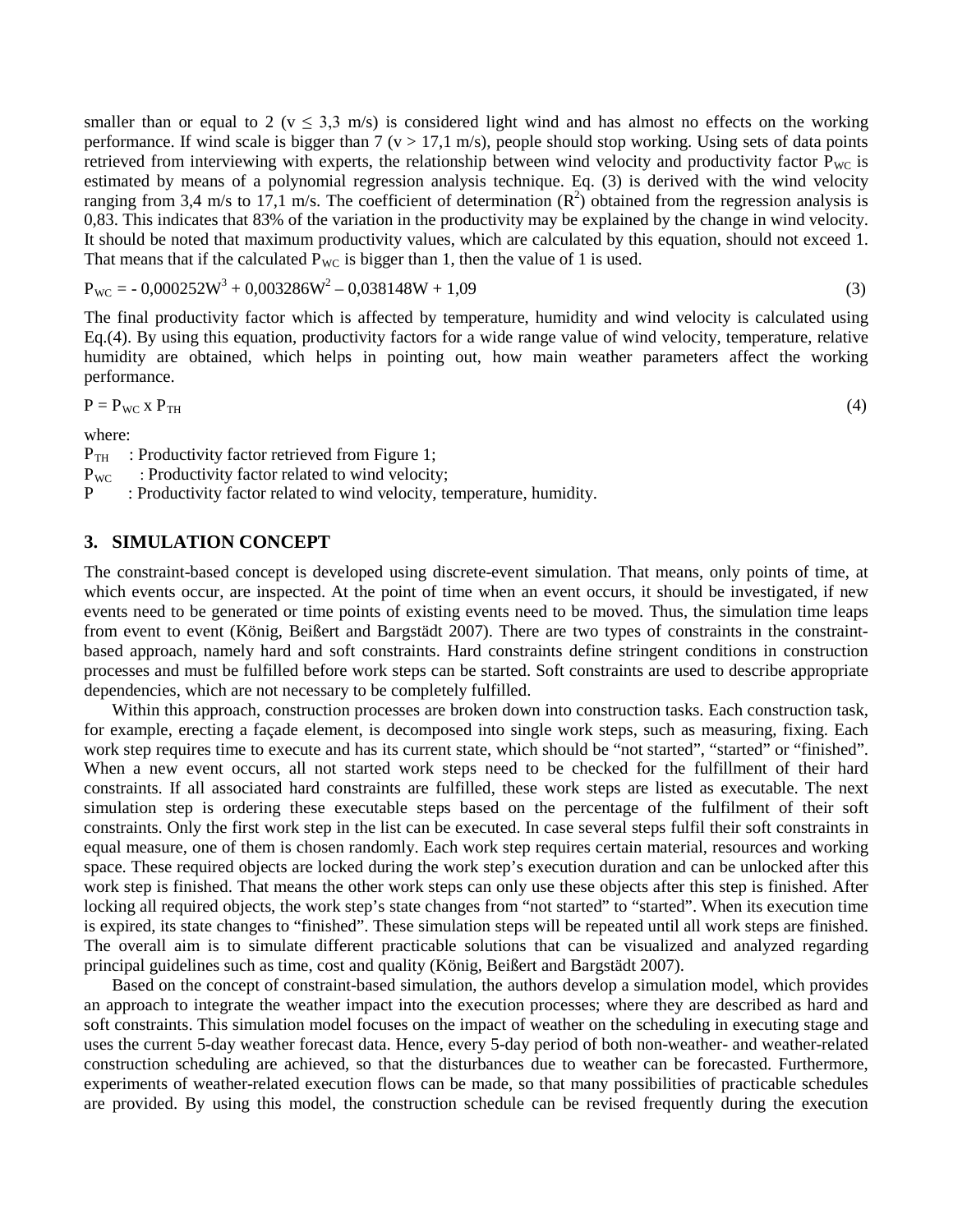process, which helps in avoiding serious consequences caused by bad weather conditions. Figure 2 describes the integrated weather construction model, which is composed of a number of components. These components will be explained in detail in the following sections.



Figure 2: Weather-construction processes integrated model

## **3.1. Constraint-based simulation of construction processes**

The first step of building this model is to analyze construction process in order to understand it in more details. At this stage, the impact of weather on the construction process will be overlooked. The processes should be visited on site and useful information are collected, which should include (Shahin et al. 2007):

- work breakdown structure of the process,
- the construction sequences of tasks, their technological dependencies or any other process constraints,
- the resource requirements of each activity: type and required level of resources,
- data collection about the activity durations based on historical data, experts' knowledge or standard estimating manuals.

The more accurate this information is, the more reliable the results will be. The next step is simulating the construction process using the constraint-based concept. Weather conditions are also not yet considered in this step. In order to simulate the construction processes, all simulation objects such as tasks, resources, material, equipment are represented as variables. Stringent relationships between these variables like execution sequences, resources or material requirements are defined as hard constraints (Beißert, König and Bargstädt 2009). Some construction hard constraints are listed in Table 1.

| Name of hard constraints   | <b>Description and examples</b>                              |  |  |
|----------------------------|--------------------------------------------------------------|--|--|
| Technological dependencies | Construction and formal aspects                              |  |  |
|                            | "work step A before work step B" means work step A has to be |  |  |
|                            | completed before work step B can be started                  |  |  |
| Capacity                   | Resource boundaries                                          |  |  |
|                            | Amount, qualification of workmen; amount and capacity of     |  |  |
|                            | equipment                                                    |  |  |
| Availability               | Material flow restriction                                    |  |  |
|                            | Supply of material linked to the requirement of storage area |  |  |
| Safety criteria            | Workmen and equipment protection                             |  |  |

|  | Table 1: Construction hard constraints (Beißert, König and Bargstädt 2008a) |
|--|-----------------------------------------------------------------------------|
|  |                                                                             |

As described above, construction activities will be decomposed into single work steps. Execution flows are estimated based on the relationships between work steps, which are called technological dependencies. For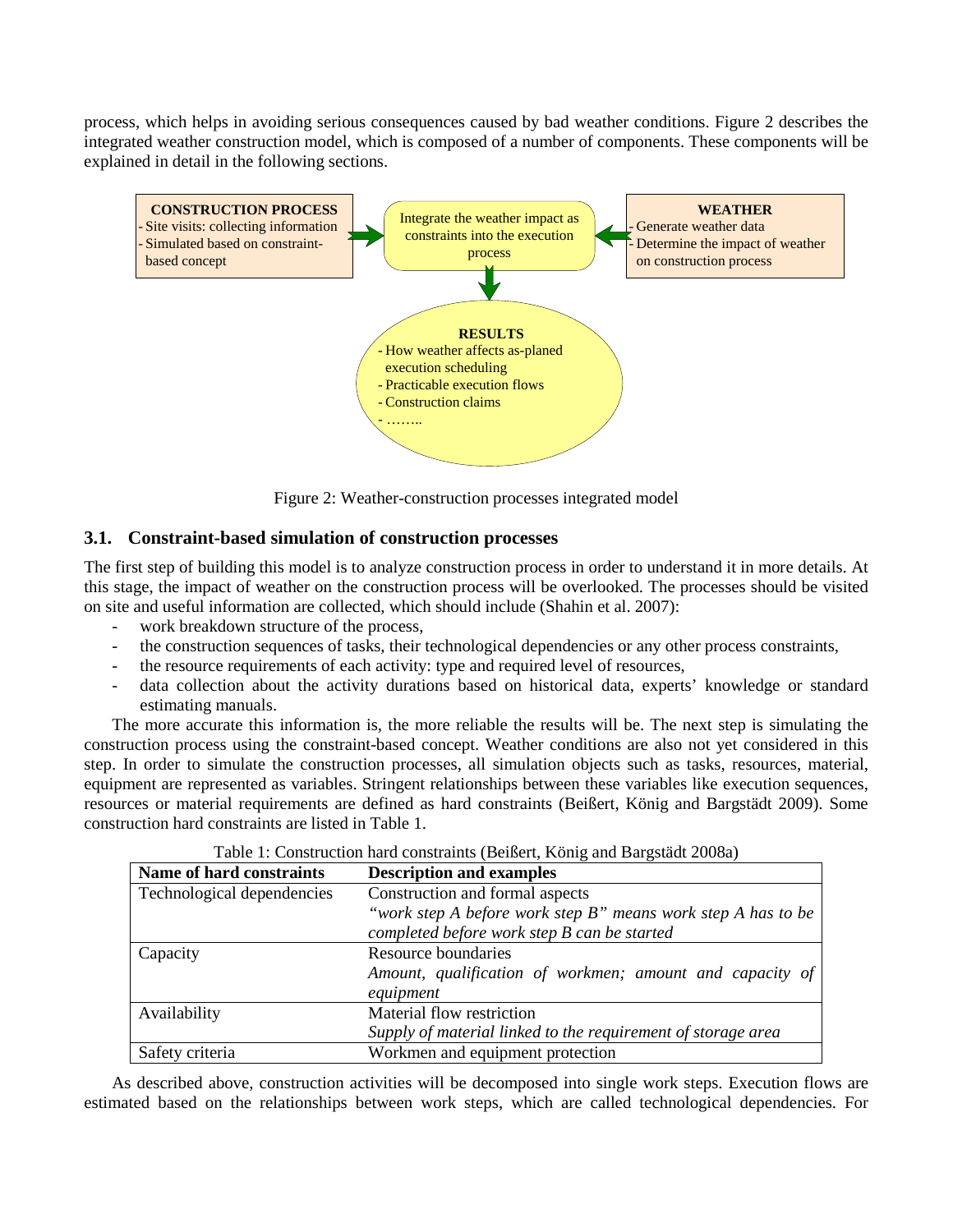example, the insulation elements can be installed only when the wall angles have been installed completely. Furthermore, the construction strategies are also flexibly simulated. Strategies are predefined execution rules, which extend the technological dependencies (Beißert, König and Bargstädt 2007). For example, erecting strategies of façade elements can be from left to right, from top to bottom of a building or vice versa.

Work steps' ideal construction duration is predefined as input data, then the total construction time will be automatically calculated by a simulation clock. The required material, workers to execute each work step are also predefined, which are generated by the material and personnel administration of the simulation model, respectively. The simulation model runs from the first work step to the final one following the concept described previously. Consequently, the construction processes are abstracted as it should be operated on site.

# **3.2. WEATHER**

WEATHER is a model's component which is developed to generate weather conditions during the execution processes and determines the impact of weather on every work step. Figure 3 shows the assignments of WEATHER component. When a new work step is started, a simulation clock should record the point of time and give it to WEATHER. Based on the time and the weather input data, WEATHER generates the weather conditions. The main weather characteristics such as temperature, relative humidity, wind velocity and precipitation are considered. Furthermore, work steps which are sensitive to weather factors are identified by WEATHER.



Figure 3: WEATHER component description

Case (1) and (3) of the weather impacts on construction processes discussed in section 2 are implemented in WEATHER. Case (2), the impact of wind velocity on the operation of cranes, leading to the effect on the delivery of material to high levels, will be considered in next research steps. That means, material can be transported to the different levels without interruption due to weather. Based on the identification of the weather-sensitive work steps, their influencing weather factors and the generated weather conditions, WEATHER determines the stoppage conditions of the current work step or calculates the weather-related labor productivity factor. Threshold values of precipitation, wind velocity, temperature are defined to specify the conditions of temporarily stop working. For example, whenever wind velocity is stronger than 17,1 m/s (wind scale is 8) people should stop working. In order for WEATHER to calculate the weather-related productivity factor, Figure 1 and Eqs (3),(4) are utilized. This productivity factor represents the percentage of efficient working performance, then its value is less than or equal to 1. If it is equal to 1 then the working performance is not affected; in other words, the activity's duration is not changed. If the productivity factor is less than 1 then the activity's duration is extended because the standard working performance can't be achieved due to bad weather. Thus, the weather-related duration of each work step is calculated using Eq. (5):  $D_w = D / P$ . In this equation,  $D_w$  is the weather-related duration; D is the ideal duration, which is estimated based on historical data, experts' knowledge or standard estimating manuals; P is the productivity factor calculated by Eq. (4).

#### **3.3. Integrating the weather impact into the execution processes**

The final step is integrating the weather impact into the execution process, see Fig. 4. The stoppage conditions are described as hard constraints, whereas the productivity of the work steps is described as a soft constraint. When a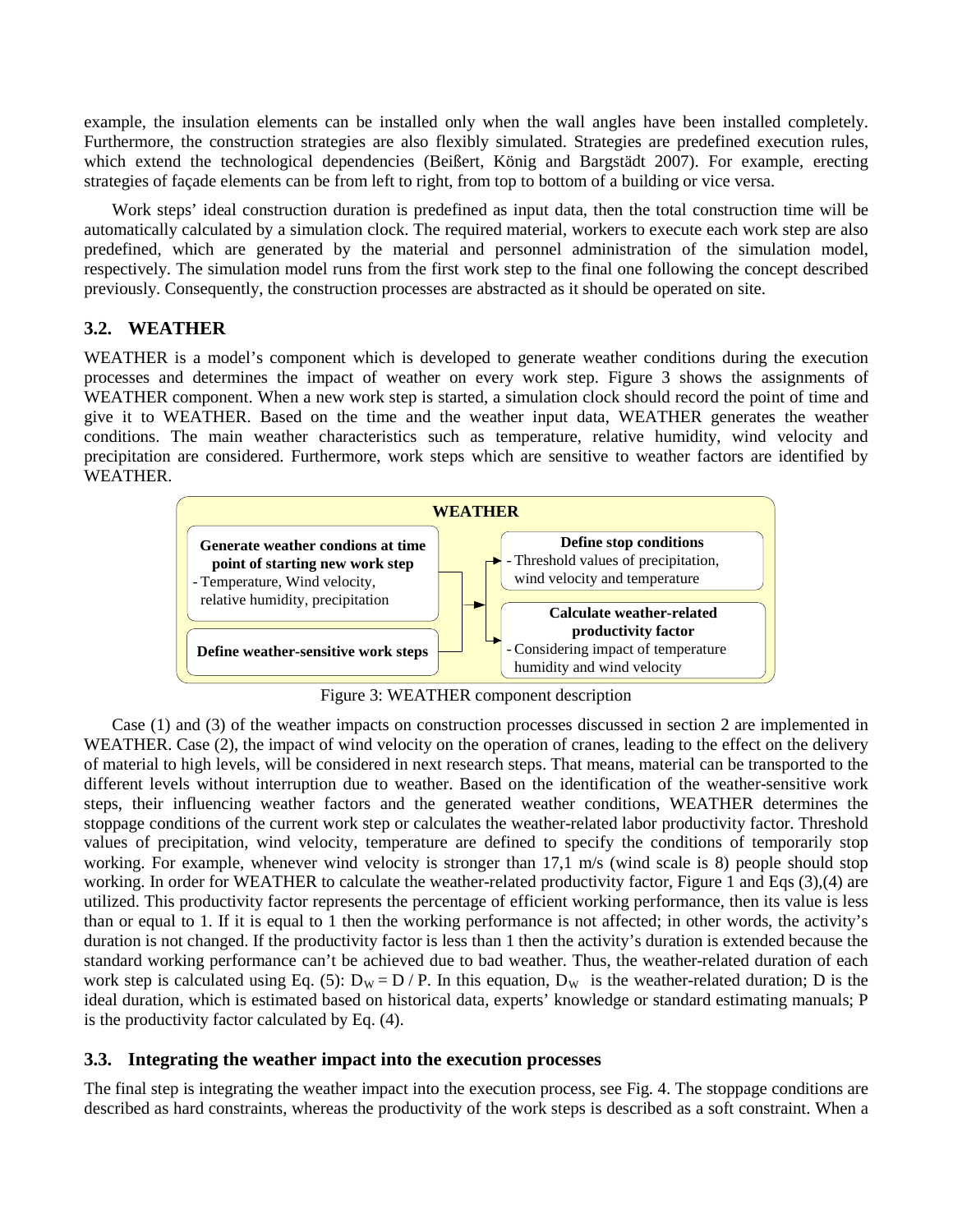new event occurs, after all hard constraints of the processes have been fulfilled, all weather-sensitive work steps are checked for their weather stoppage conditions. It should be reminded that, at this point of time, WEATHER generates the weather factors based on the time given by the simulation clock. If the weather factors are not beyond the threshold values, then work steps can be listed as being executable. Conversely, weather-sensitive work steps should be stopped. Then WEATHER calculates weather-related productivity factors for all executable weather-sensitive steps. The next simulation step is ordering these executable steps randomly or by the percentage of the fulfilment of their soft constraints. Only the first work step in the list can be executed. In case several steps fulfil their soft constraints in equal measure, one of them is chosen randomly. Besides, executable steps can be arranged in descending order of work step's productivity. That means the work steps with higher productivity are listed above in the list and will be executed first. After a work step is chosen, it can be started with its weatherrelated duration. The simulation runs until there are no more unfinished work steps.



Figure 4: Weather-construction processes integrated diagram

# **4. EXAMPLE**

An application example of a fiber cement façade construction is applied to illustrate the proposed approach and demonstrate its capabilities in: (1) analyzing the impact of weather on the execution process through comparing the non-weather and weather execution processes; (2) supporting the preparation of realistic execution planning by performing many simulation experiments; (3) helping in analyzing and estimating weather-related construction claims.

The construction site of the façade system of a 5-story building in Schwarzenberg, Germany was visited in order to collect necessary data. The erecting process of a fiber cement façade system consists of the assembling of four main components: wall angle, insulation, aluminum profile and fiber cement façade element. The installation of these four main components is decomposed into ten work steps: measuring the position, fixing wall angles to the building's structure; measuring the position and dimension of elements, cutting, fixing insulation elements to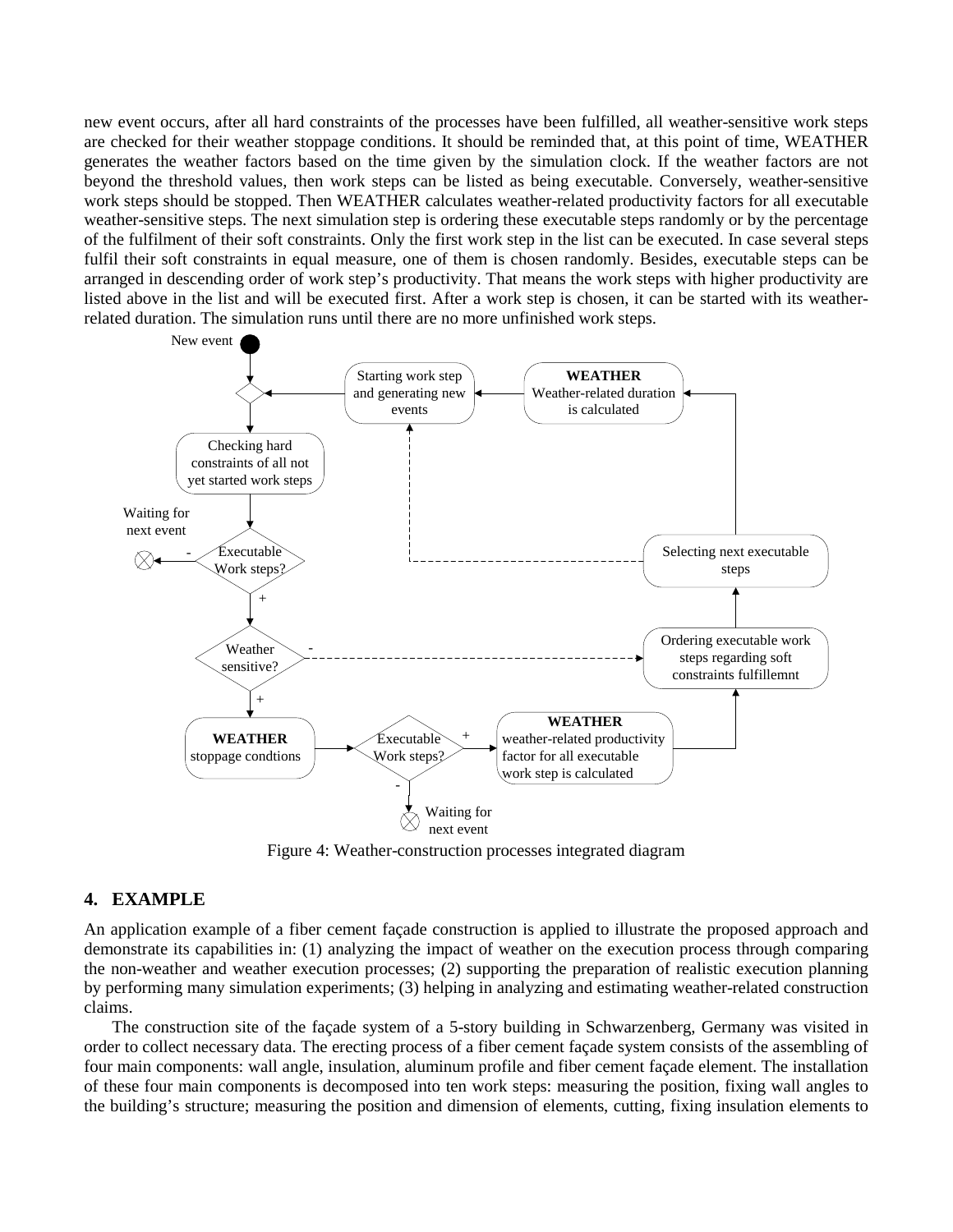wall angles and building structure; measuring position and dimension, cutting aluminum profiles, installing aluminum profiles; measuring position, installing façade element. The execution duration of each type of work step was determined based on expert's knowledge, which is shown in Fig. 5.

In order to simulate the execution process, the constraints for assembling the façade system need to be specified. The technological dependencies are represented in Figure 5. Fixing the wall angles to the building structure, for example, needs to be finished before the measuring of the position or dimension of insulation elements can be performed. Generally, specific material and workers are required to execute a certain work step (Beißert, König and Bargstädt 2007). For instance, to execute the work step "Fixing wall angle", a highly skilled worker , a semi-skilled worker and a wall angle element are needed. The on-site working time of workers is defined in a simulation calendar. In this example, working days are from Monday to Friday and the daily working time is from 8:00 am to 17:30 pm including a pause of an hour at noon.



Figure 5: Technological dependencies between work steps and their non-weather-related execution duration

For each simulation run, the whole project or its certain parts, which need to be constructed, are defined manually. The information about these construction assignments such as the position or the construction starting time of the project's part is defined in a construction assignment container. Besides, the work steps, work steps' constraints and material are also defined in containers and generated by some data generators. To learn in more detail about the components of discrete-event simulation framework, which help in simulating a construction process, please refer to the research of Beißert, König and Bargstädt (2007).



Figure 6: Simulation results of construction duration and number of finished work steps

With this model, both non-weather- and weather-related execution schedules can be simulated and experimented. The non-weather-related schedule is considered as the as-planned schedule in the preconstruction stage. The weather-related schedule is the actual schedule on site in the executing stage. The weather parameters are temperature  $({}^{\circ}C)$ , wind velocity  $(m/s)$ , relative humidity  $(%)$ , precipitation (mm). If the model considers weather forecast data, then it runs in every period of 5 days. In this example, the contract specifies a start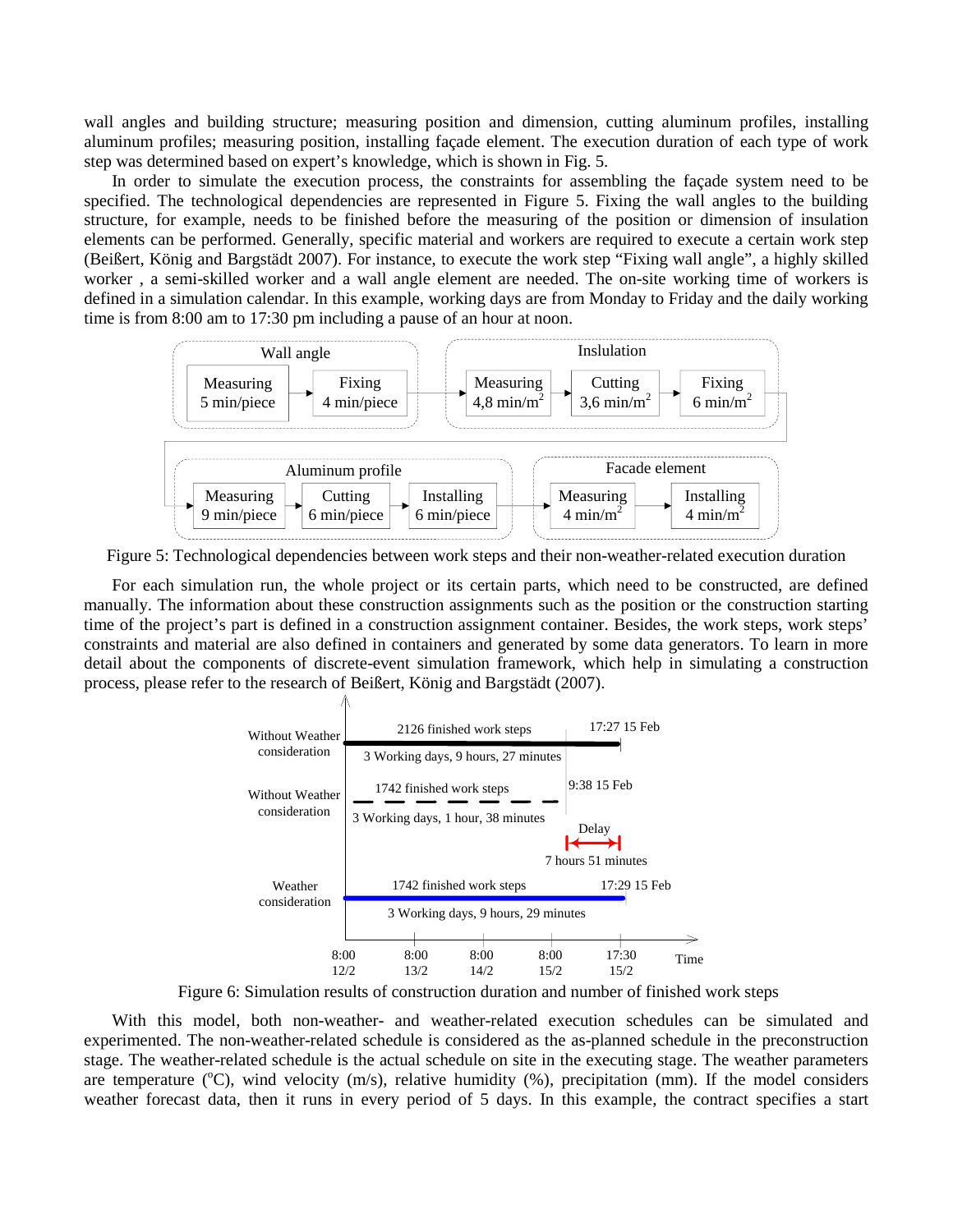construction date of February 12, 2008. The results of the model for the non-weather and weather-related schedule are shown in Figure 6.

The results consist of number of work steps, which are finished in a period of 5 days; and the construction duration needed to finish these work steps. Because the first day (Feb 12) is Tuesday, the fifth day (Feb 16) is Saturday which is a non working day. Thus the schedules from Feb 12 to Feb 15 are achieved. As shown in Figure 6, in 4 working days, there should be 2126 finished work steps and the finish time date is at 17:27 on Feb 15. However, during these 4 working days, construction operations experience delays and work steps' extended working duration due to bad weather. On the first 3 days, there is heavy rain in 2 hours every day. Thus the construction site is temporarily shut-down during raining. Besides, the productivity factor is reduced due to uncomfortable conditions of temperature, humidity and wind velocity. Therefore the work steps' execution duration is extended. The output of the model shows that in 4 working days, there are only 1742 finished work steps. In a different scenario, the construction delay is estimated based on the results of the simulation model. It is shown in Fig. 6 that 1742 work steps should be finished at 9:38 on Feb 15 without considering weather conditions, whereas these number of work steps can actually be finished at 17:29 Feb 15. That means that the construction delay is 7 hours and 51 minutes due to the impact of weather.

These results support to analyze and quantify the impact of bad weather on the execution processes of a façade system. Furthermore, the simulation experiments can be made to help in preparing practicable weatherrelated execution schedules. Table 2 represents the results of 4 simulation runs, which are performed randomly. These experiments have the same weather conditions, construction assignments, work steps, constraints, workers. In every simulation run, the next started work step is chosen randomly from the list of next executable steps. Therefore, the final results of every simulation run are different from each other. Each simulation run demonstrates a possibility of executable schedule with different execution duration and the number of finished work steps. Results of the number of finished work steps clearly show the consequence of the weather impact on the execution process. Instead of 2126 work steps which should be finished in 4 working days, less than 1800 work steps can be finished. The experiment results show that the schedule achieved from experiment 2 has the most number of finished work steps, then it may be a good choice.

| Experiment | Weather-related execution schedule |                                |  |
|------------|------------------------------------|--------------------------------|--|
| No.        | Number of finished Work steps      | Duration (dd: hh: mm: ss.ssss) |  |
|            | 1742                               | 3:09:29:06.3419                |  |
|            | 1753                               | 3:09:29:24.2820                |  |
|            | 1733                               | 3:09:29:35.4949                |  |
|            | 1740                               | 3:09:28:28.1313                |  |

Table 2: Results of construction duration and number of finished work steps from experiments

#### **5. CONCLUSION**

Weather clearly has a major impact on construction processes, leading to the extension of construction duration and cost overruns. Reducing the disturbances caused by bad weather during the execution processes is normally based on the engineer's experience. The need to know how bad weather conditions can affect the execution processes as well as how to reduce the consequences is obvious.

The presented approach showed a method how to include weather criteria into the construction planning in order to avoid the unexpected disturbances. It presented a model which integrates the impact of weather as constraints into the simulation of construction processes. This approach guarantees a flexible way to consider weather conditions; where on one hand the model can be easily adapted by adding or removing constraints, on the other hand the weather parameters can be adjusted regularly as necessary. The approach concentrated on the modeling of the working process of each construction activity by decomposing it into single work steps. Thus the impacts of weather can more precisely be allocated to the different activities of a construction process.

This model focused presently on the impact of weather in the executing stage, using a 5 day forecast period. As a result, non-weather-related and weather-related execution processes of every 5-day period can be